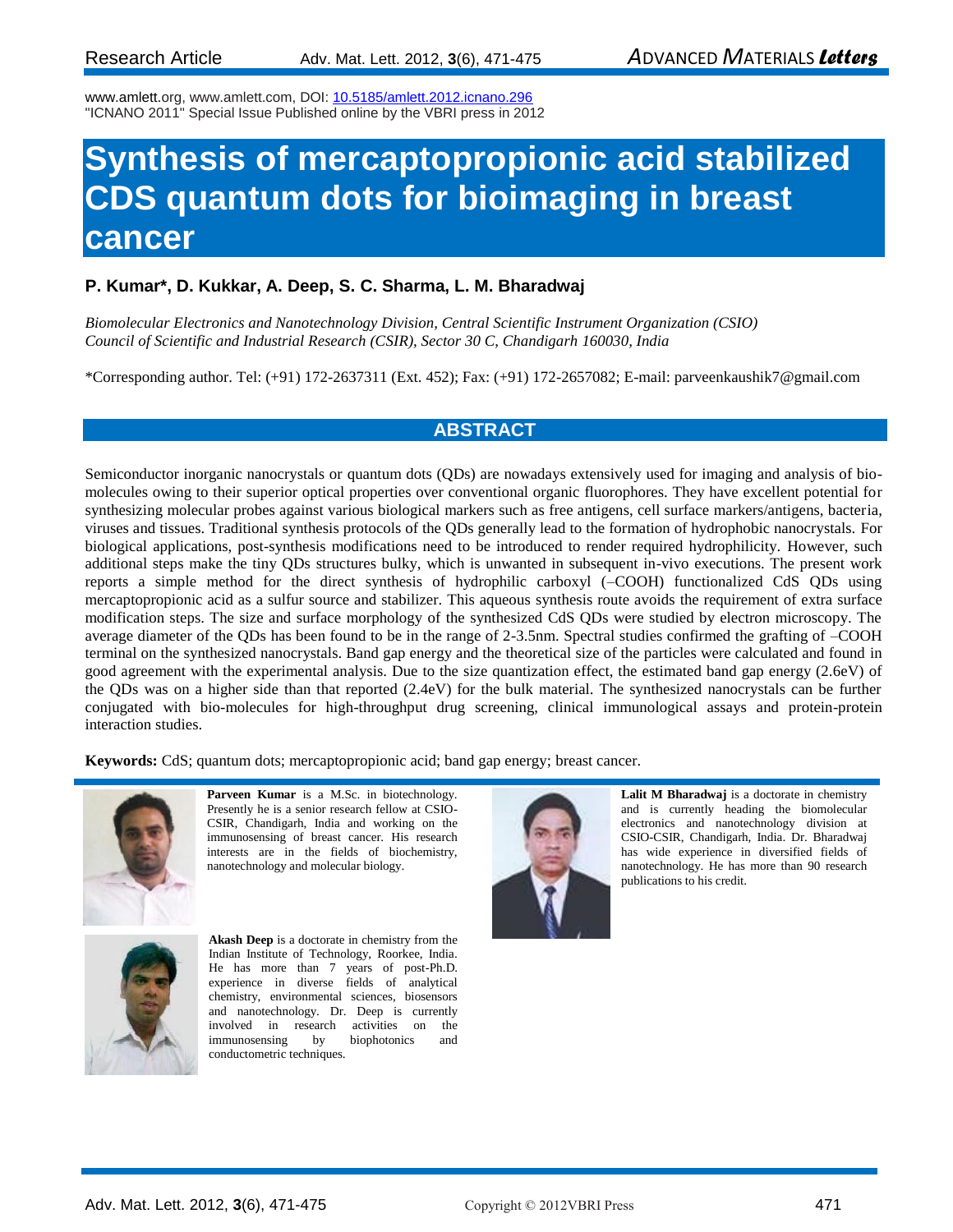### **Introduction**

Due to their unique physical, chemical, electrical and optical properties, the nanoparticles have attracted great research interest in the recent years **[1]**. The nanoparticles possess large surface area to volume ratio which can be used to transport/immobilize biological or chemical structures for various applications. Semiconducting nanocrystals or 'quantum dots' (QDs) offer superior optical properties over conventional organic fluorophores. QDs exhibit unique properties due to the quantum size effects arising from the confinement of electrons, holes and phonons in them. The confinement phenomenon leads to dramatic changes in the materials' optical and conductive properties **[2].** Quantum confinement of the charge carriers is correlated with the blue shift in that particular material's band gap energy and can be observed in the absorption spectra **[3].**QDs are usually comprised of group II-VI,III-V elements which make an important class of materials with wide range of applications**[4].** The semiconducting nanocrystals of CdS are one of the more prominently studied and reported QDs for various applications. In bulk form, the CdS crystalisa hexagonal wurtzite -type structure with band gap energy 'Eg' of 2.42 eV **[5].**

In absence of any surface passivation, most of the nanoparticle systems undergo aggregation leading to an impact on the optical properties. Thus, it is of paramount significance to develop methods for the surface passivation of nanoparticles. Organic stabilizers have been the most frequently reported capping agent for the above purpose **[6].** Apart from maintaining the desired size distribution, the capping with stabilizers provides specific functional groups that may be exploited for various biological labeling **[7].**

The synthesis of CdS nanoparticles has been reported by direct reaction of metals with sulfur powders under high temperature**[8]**, thermal decomposition of molecular precursors containing M–S bonds **[9],**through the application of  $H_2S$  as the sulfur source at higher temperature  $[10]$  and precipitation of metal ions with  $Na<sub>2</sub>S$ **[11,12]**. The above synthesis routes involve complex process control; use of harmful reagents and long synthesis time **[13].** Despite of several available synthesis routes, the reproducible preparation of the CdS QDs with good mechanical and optical properties still remains a fascinating area of research. In this paper, we report simple one pot colloidal synthesis route for the CdS QDs with reproducible structural and optical properties. Mercapto propionic acid (MPA) has been used as sulfur source and it has been possible to directly achieve the water soluble carboxyl functionalized CdS QDs, which may further find applications in disease diagnosis.

### **Experimental**

### *Apparatus*

UV-visible spectroscopy (Varian Carry 5000 spectrophotometer) was performed in dual beam mode keeping the scan rate to 600nm/min. Photoluminescence (PL) spectroscopy was carried out on the Varian Carry eclipse fluorescence spectrophotometer. The absorption

and PL spectra were taken in quartz cuvettes of 1cm path length under ambient conditions. Transmission electron microscopy (TEM) investigations were performed on Hitachi H-7100 microscope. Fourier transform infrared (FTIR) spectroscopy was carried out using thermo Nicolet FTIR. XRD studies were investigated on Miniflex-II, Rigaku, Japan.

#### *Materials*

 $CdCl<sub>2</sub>.5H<sub>2</sub>O$  and mercapto propionic acid (MPA) were purchased from Sigma Aldrich. All other chemicals used were also of analytical grade from Sigma Aldrich / Merck. Deionized water with resistivity of 18MΩ cm<sup>-1</sup>(ELGA, USA) was used for the preparation of aqueous solutions and buffers.

#### *Methodology*

For the synthesis of CdS QDs, 100 mL of 0.02 M  $CdCl_2·2.5H_2O$  was first taken in a 250 mL round bottom flask. 1 mL MPA was introduced under mild stirring condition. The pH of the solution was adjusted to 10 using 1.0 M NaOH. Thereafter,  $300 \mu L$  of  $30\%$  H<sub>2</sub>O<sub>2</sub> was added drop-wise in the solution. The reaction mixture was refluxed at  $100^{\circ}$ C. First sample was collected just at the start of refluxing. Further aliquots were pipetted out at regular time intervals to investigate the effect of reaction time on the size of the formed CdS QDs. The formed nanocrystals were centrifuged and washed thoroughly with ethanol to remove unreacted ions. These nanocrystals were then resuspended in deionised water. The powder sample for TEM and XRD investigations was prepared by drying a small volume of the CdS QDs under vacuum.

### **Results and discussion**

Watersoluble CdS QDs have been synthesized using MPA as a stabilizer. Nanocrystals of the different sizes have been obtained during the course of the reaction in **Fig. 1**. The particles collected at the different times exhibited absorbance peaks at 360, 380, 395, 420 nm in **Fig. 2** with a respective PL at 540, 565, 595, and 620 nm in **Fig. 3a**. The size of the particles increases with increasing reaction time due to the progressive nucleation, which is spectroscopically underlined by red shifts in the wavelengths of maximum absorbance.

### *Band gap energy and nanocrystal size computations*

Band gap energy is an important basic property of semiconductor compounds. Materials exhibiting band gaps in the range of 0.3- 3.8 eV are considered as semiconductors. For this, the material under examination is scanned through a range of wavelengths and the occurred optical excitations of electrons across the band gap are monitored. Band gap energy is correlated by the emergence of strong absorbance peak in the form of  $\lambda_{\text{max}}$ . Bulk CdS has a band gap value of 2.4 eV. We have calculated the band gap energy of herein synthesized CdS QDs to determine the size quantization effect with respect to the reaction time. Band gap energy of respective nanocrystals was calculated on the basis of absorbance readings.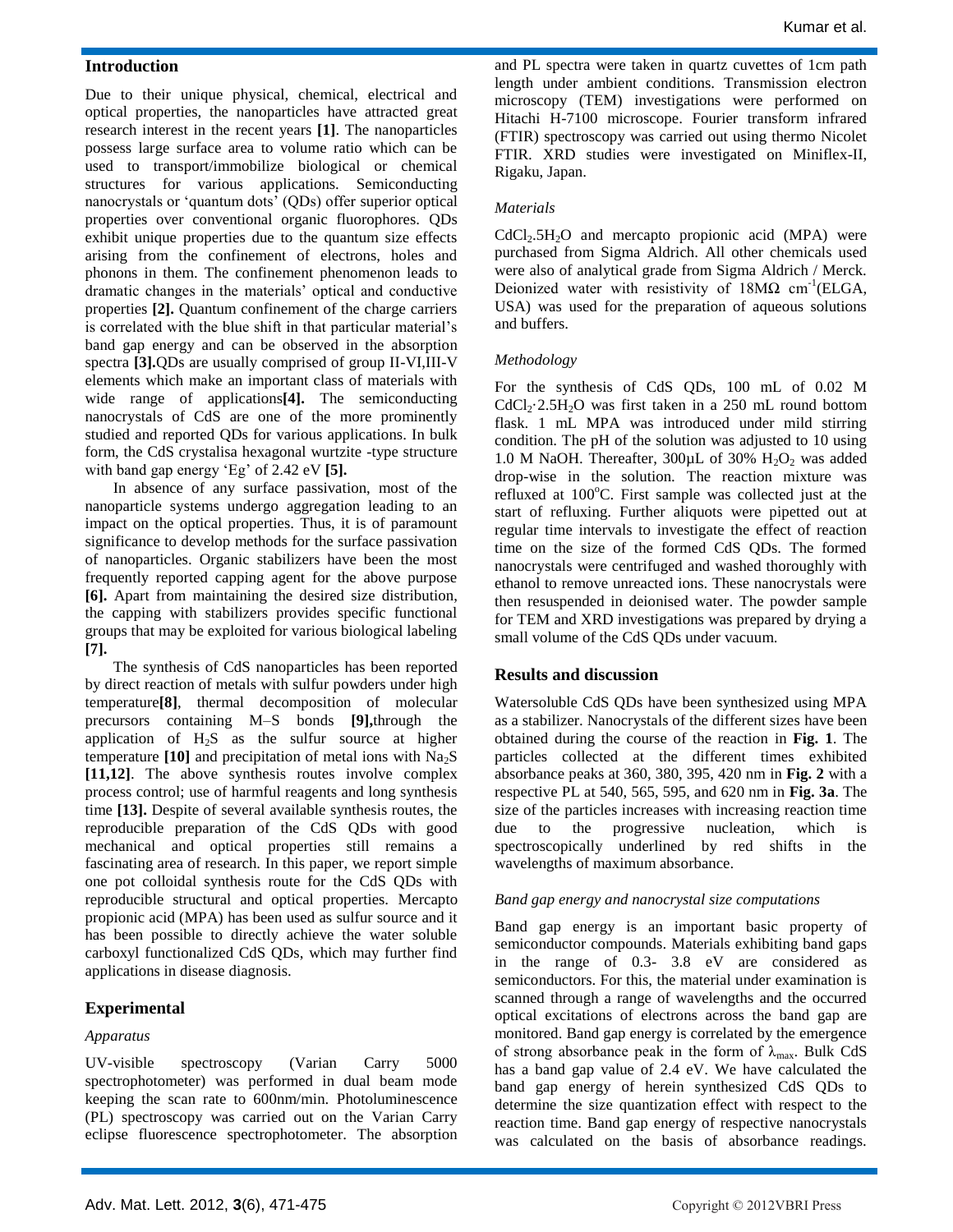### Research Article Adv. Mat. Lett. 2012, **3**(6), 471-475 *A*DVANCED *M*ATERIALS *Letters*

Absorption factor ' $f(\lambda_{ex})$  or  $\alpha$ 'is used in estimating the fraction of the excitation light absorbed by the nanocrystal according to the equation 1; wherein ' $A(\lambda_{ex})$ ' denotes the observed absorbance data, 'c' is the concentration, 'l' is the optical path length and ' $T(\lambda_{ex})$ 'is the observed transmittance.

$$
f(\lambda_{ex}) = 1 - 10^{-A(\lambda_{ex})} = 1 - 10^{-\varepsilon(\lambda_{ex})cl} = 1 - T(\lambda_{ex})
$$
\n(1)



Fig. 1. Fluorescent images of (a-b) CdS nanocrystals observed under ultraviolet illuminator.



**Fig. 2.** UV-Visible spectra of different samples of synthesized QDs

The obtained values of ' $\alpha$ ' were used to draw a plot between 'hv' and  $\frac{1}{\sqrt{h v \alpha}}$ . The band gap energy was then estimated by determining the energy at which the extrapolation of the baseline and absorption edge intersects each other. The observations revealed that the band gap energy of the different CdS QDs samples as 2.91, 2.83, 2.73 and 2.68 eV for  $\lambda_{\text{max}}$  360, 380, 395 and 420 nm, respectively.



**Fig. 3. (**a) PL spectra of different samples of synthesized QDs, (b) Optical characteristic of QDs with excitation wavelength of 425 nm and emission wavelength of 615 nm.

The above band gap energy values have been further used in calculating the particle radius as given by equation (2)

$$
E_g(QD) = E_{g,0} + \frac{\hbar^2 \pi^2}{2m_{eh} R^2}
$$
 (2)

where  $E_g$  is the above estimated band gap value of the CdS QDs and  $E_{g,0}$ ' is the band gap value of the bulk material. The term 'm<sub>eh</sub>' can be estimated by solving the equation (3) taking in account the values of  $m_e$  (effective mass of electrons) and  $m_h$  (effective masses of holes)

$$
m_{eh} = \frac{m_e m_h}{(m_e + m_h)} \quad (3)
$$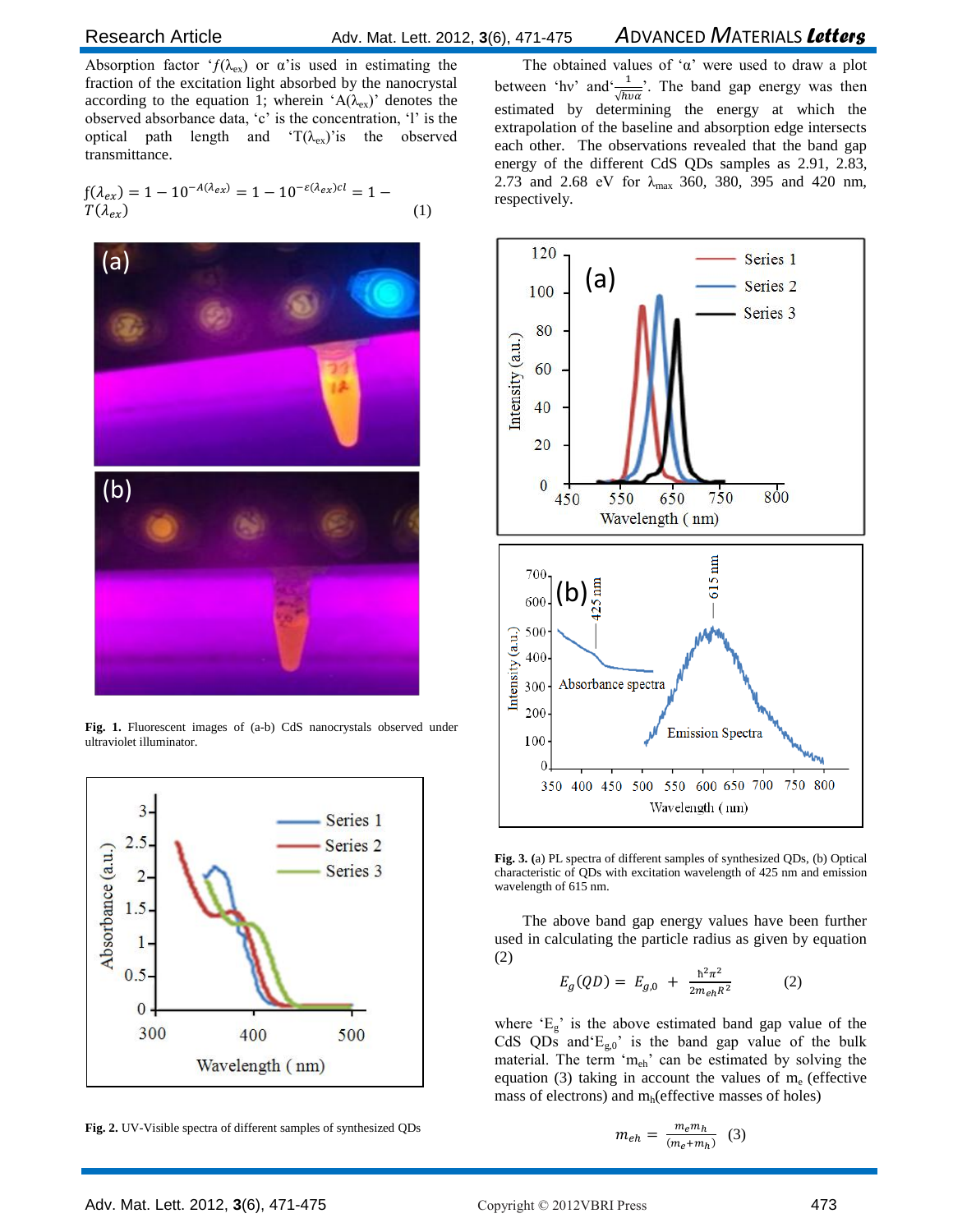The calculations have revealed the theoretical particle size of the synthesized CdS QDs to be 2.1, 2.3, 2.6 and 3.1nm for the ' $E_g$ ' values of 2.91, 2.83, 2.73 and 2.68 eV, respectively.

### *Photoluminescence studies*

The samples excited by 360, 380 and 395 nm wavelengths showed emission peaks at 540, 565 and 595 nm, respectively in **Fig. 3a**. Likewise in the absorbance studies, the increasing size of the CdS QDs caused the red shift in emission peaks. Overall, the synthesized CdS QDs showed desired emission intensity and it has been possible to tune their emission wavelength. **Fig. 3b** elaborates the absorption and emission spectra of one particular sample of the CdS QDs. Typical properties of broad absorption and sharp emission are fairly evidenced.



**Fig. 4.** FTIR spectra of QDs**.**

### *Functional group analysis (FTIR studies)*

FTIR studies **Fig. 4** confirmed the capping of the CdS QDs by functional -COOH. The observed peak at 3030 cm<sup>-1</sup> accounts for the -OH stretching of -COOH group and the C-H stretching of alkyl groups. The peak at 1730 cm-1 shows the stretching of carbonyl group. The S-C vibration is highlighted by the appearance of a peak at relatively lower wave number  $(876 \text{ cm}^{-1})$ . C-O stretching is indicated by the occurrence of bands ranging from 1300 to 1000 cm-1 . Another peak at  $1340 \text{ cm}^{-1}$  suggests the involved C-H bending.

### *TEM and XRD studies*

The results of TEM and XRD investigations are given in **Fig. 5a** and **5b**. The microscopic data reveals the formation of uniformly distributed spherical nanocrystals with average size of  $3\pm 0.5$ nm. The experimentally derived particle size is in good agreement with the theoretically calculations. XRD data further reveals that the CdS QDs encompasses within a zinc blend crystal structure. Three major peaks were observed at  $26.6^{\circ}$  (111),  $44^{\circ}$  (220) and  $52.8^{\circ}$ (311) corresponding to the cubic phase of the CdS (JCPDS No. 10-454). Appearance of several weak peaks indicates the co-existence of some hexagonal CdS crystal. This may be attributed to small differences in the free energies of the cubic and hexagonal phases.

### **Conclusion**

A simple aqueous synthesis route has been proposed for the synthesis of carboxyl functionalized hydrophilic CdS QDs. The product has good and tunable emission properties. The formed CdS nanocrystals prominently bear the zinc blende structure with their particle size lying well below the Bohr excitation radii. Hydrophilic nature and the availability of functional groups on the CdS QDs makes them potential labeling agent for the disease diagnosis. Efforts are on to synthesize the bio-nanoconjugates of CdS QDs with Estrogen receptor antibodies for the diagnosis of breast cancer.





**Fig. 5.** (a) TEM micrograph and (b) XRD spectra of QDs.